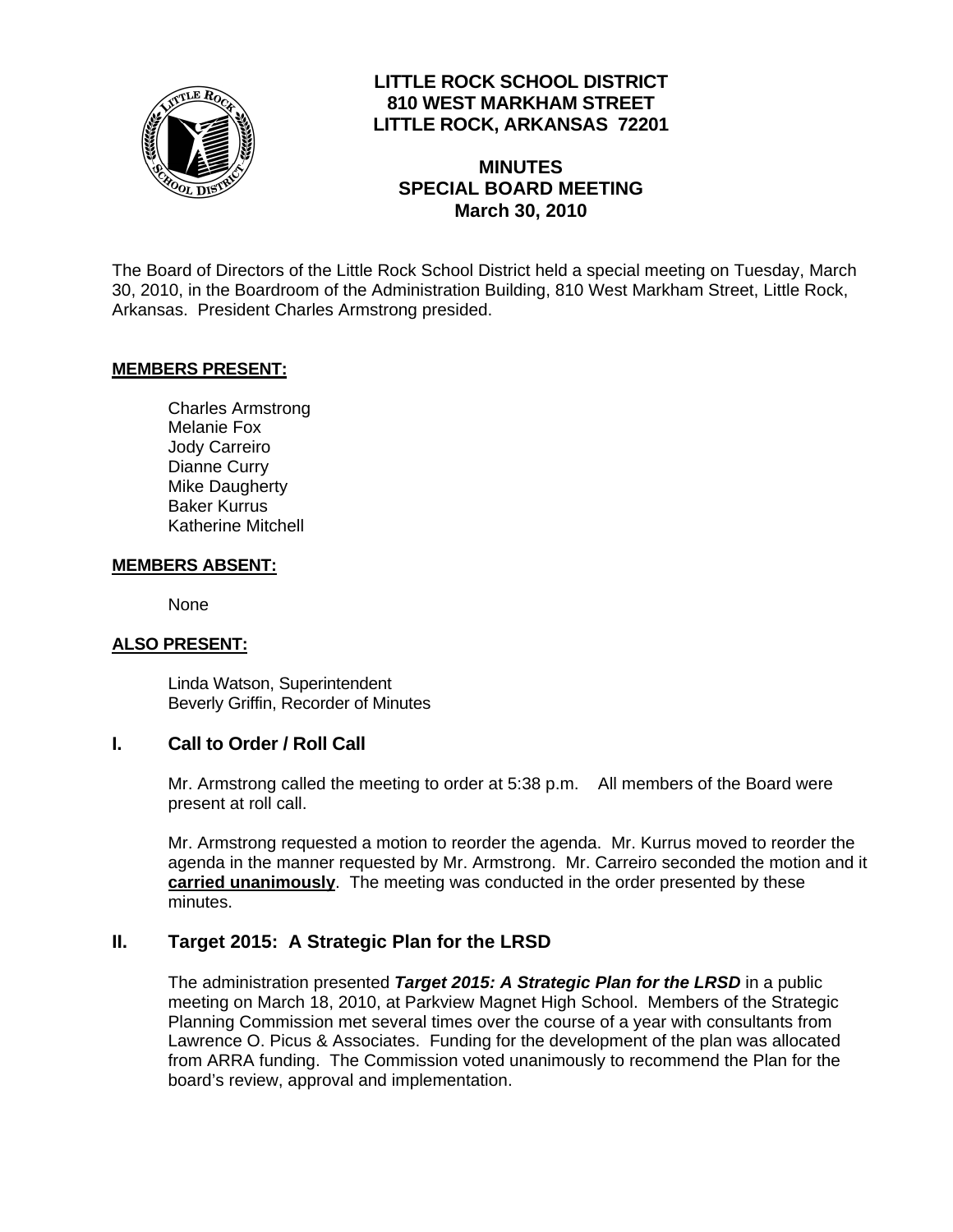Special Meeting March 30, 2010 Page 2

The six critical areas of the plan include:

- − Ambitious "eye-popping" goals
- − Research proven strategies for attaining goals
- − Adequate and effective funding for schools
- − Recruitment and retention of a high quality staff
- − Data and accountability
- − Effective, performance driven leadership

Dr. Watson was asked to read the items from the Plan which had been modified since the previous presentation. Board members spoke in support of the plan and encouraged the administration to begin immediate planning for implementation.

Dr. Mitchell and Mr. Armstrong discussed the goal targeting recruitment of quality teachers, specifically the shrinking pool of new teachers and the need to recruit and advertise nationally. Mr. Kurrus discussed the need to step up the pay scales for new teachers, noting that new teachers will not come into the LRSD until the pay is competitive with other districts across the State of Arkansas.

Dr. Mitchell also discussed the need to attract African American students to AP classes and to encourage earlier entry into pre-AP courses. Ms. Curry echoed those remarks, and asked that more effort be placed on early intervention at the K-2 levels and more emphasis on gifted program placement.

Mr. Kurrus encouraged better decision making by the board and the administration, calling the Plan "data driven," and based on an obligation to embed data driven decisions in overall operations.

Mr. Carreiro stressed the importance of immediate implementation of the Plan, and suggested a board worksession with the superintendent and staff. He asked that the board get an update on the data currently available, an assessment of what needs to be done immediately, and a determination of which measurement tools are already in place. Ms. Curry agreed and asked for administrative efforts to get the information to the parents and the community to encourage buy-in and support.

Ms. Fox moved to adopt *Target 2015 – A Strategic Plan for the LRSD***;** Ms. Curry seconded the motion and it **carried unanimously**.

## **IV. LRSD v. PCSSD Motion to Enforce 1989 Settlement Agreement**

Attorney Chris Heller presented information and a recommendation to take legal action against the State Board of Education to enforce the 1989 settlement agreement with the State in the LRSD v PCSSD lawsuit. The basis for this recommendation was specifically the State's continual approval of public charter schools without regard for the impact to the local school district. The students leaving the LRSD have been the higher achieving, upper socioeconomic level students, which has resulted in a lower-achieving, higher poverty student population in the LRSD.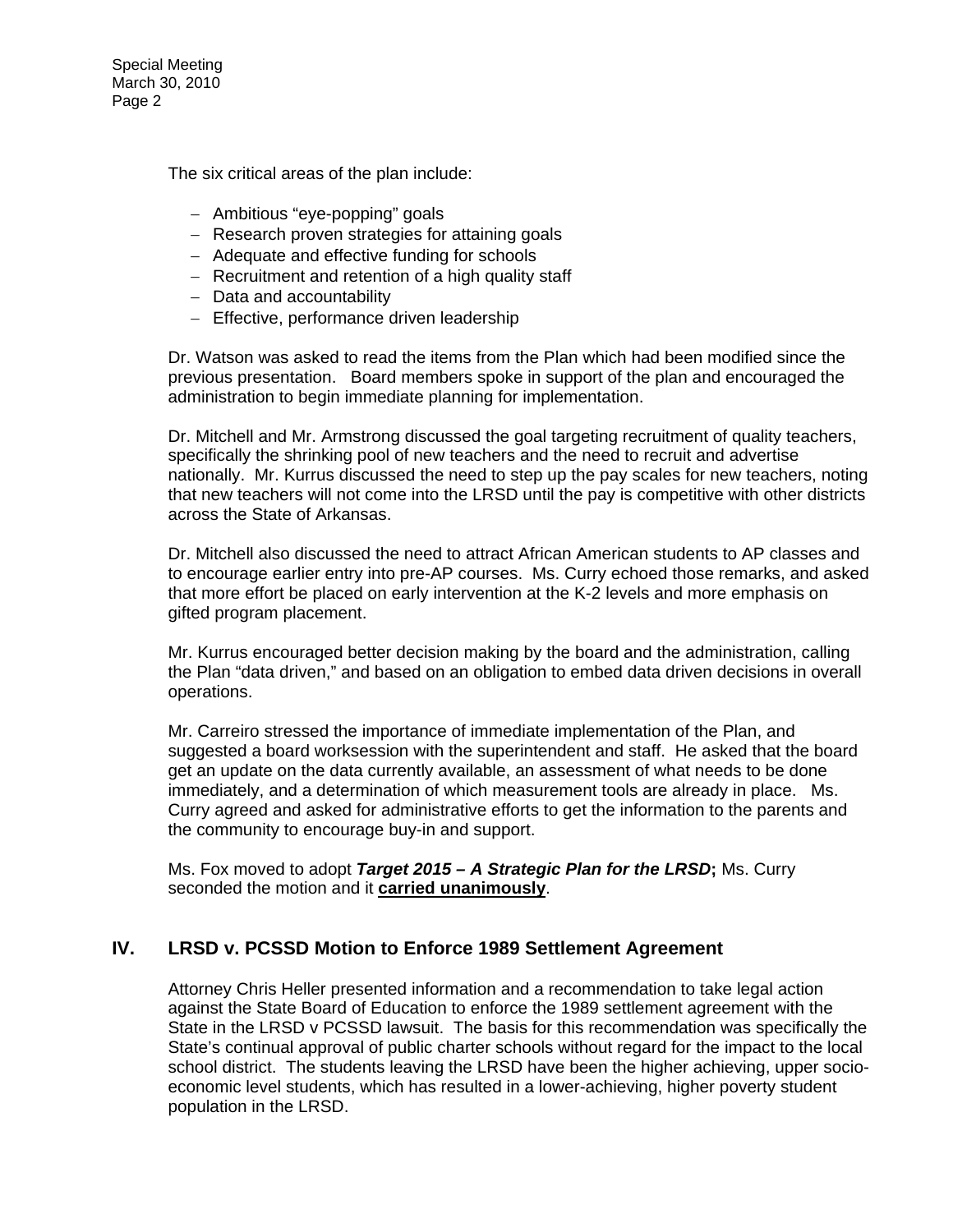Mr. Heller reported that he had been negotiating with the State for several months in an effort to settle the remaining financial issues of the settlement agreement. Although the State was willing to settle on the financial aspects of the case, they have been unwilling to discuss the implications of continued approval of open enrollment charter schools in Pulaski County. Mr. Heller reported that on numerous occasions he had raised the issue of charter schools with the Attorney General, the Arkansas Legislative committee, and the State Board of Education.

As reported to the Board in previous meetings, Mr. Heller noted that the short-term financial issues of the settlement could be fairly resolved through agreement with the State. The North Little Rock and Pulaski County School districts would likely support any agreement negotiated with the State on future operations of magnet schools. The funding would phase out after a period of seven years with the total payment of approximately \$430 million. Providing the background, he reminded the Board that the legislature passed Act 395, which authorized the Attorney General's office to negotiate with the three Pulaski County districts on the remaining desegregation funding issues. However, the State hasn't been willing to agree to anything that would extend beyond seven years for supporting magnet schools and inter-district transfers. They haven't been willing to consider the charter school issues, and it was Mr. Heller's opinion that litigation was the only avenue open at this time.

Board members weighed in on both sides of the recommendation for filing the lawsuit. Dr. Mitchell thanked Mr. Heller for the information provided by the draft motion to enforce, stating that it had provided history and background thoroughly and effectively.

Mr. Kurrus questioned the objective of filing a lawsuit, and expressed preference for a collaborative effort to develop a long term plan for magnet and charter schools to eliminate "duplication and inefficiencies." He also suggested finding the reasons why students want to attend charters, and suggested that the district, the State, and all parties stop now to find ways to prevent the creation of one-race schools and districts. It was noted that Mr. Kurrus had objected to the formation of charter schools since the first one was approved in Pulaski County, and he had addressed the State Board of Education on the application by LISA Academy. Later in the discussion, Mr. Kurrus remarked that the State was aware that LISA Academy was set up to recruit the highest achieving students, and that public schools had continued to lose students to charters and to private schools over the objections of the public schools.

Ms. Fox also spoke in opposition to the filing of the lawsuit, stating that we were "rolling the dice" with respect to litigation over the certainty of settlement. She also expressed concerns regarding a loss of public perception and whether the benefits of litigation would outweigh the loss of public support. Mr. Heller responded by addressing the possibility of losing six of the District's most economically and racially balanced schools if there was no way to continue funding the magnet schools and programs. It was his opinion that this wouldn't be an "all or nothing" proposition in court, and he expressed doubt that Judge Miller would order an immediate end to funding.

Although he would expect some negative public reaction, Mr. Heller suggested that this was more an opportunity for serious discussion among the parties about education in Pulaski County. He was hopeful that the North Little Rock and Pulaski County Districts would come back into the discussions, and that the perception would be that all parties want to do what is best for our students, especially the long term prospects for the neediest students.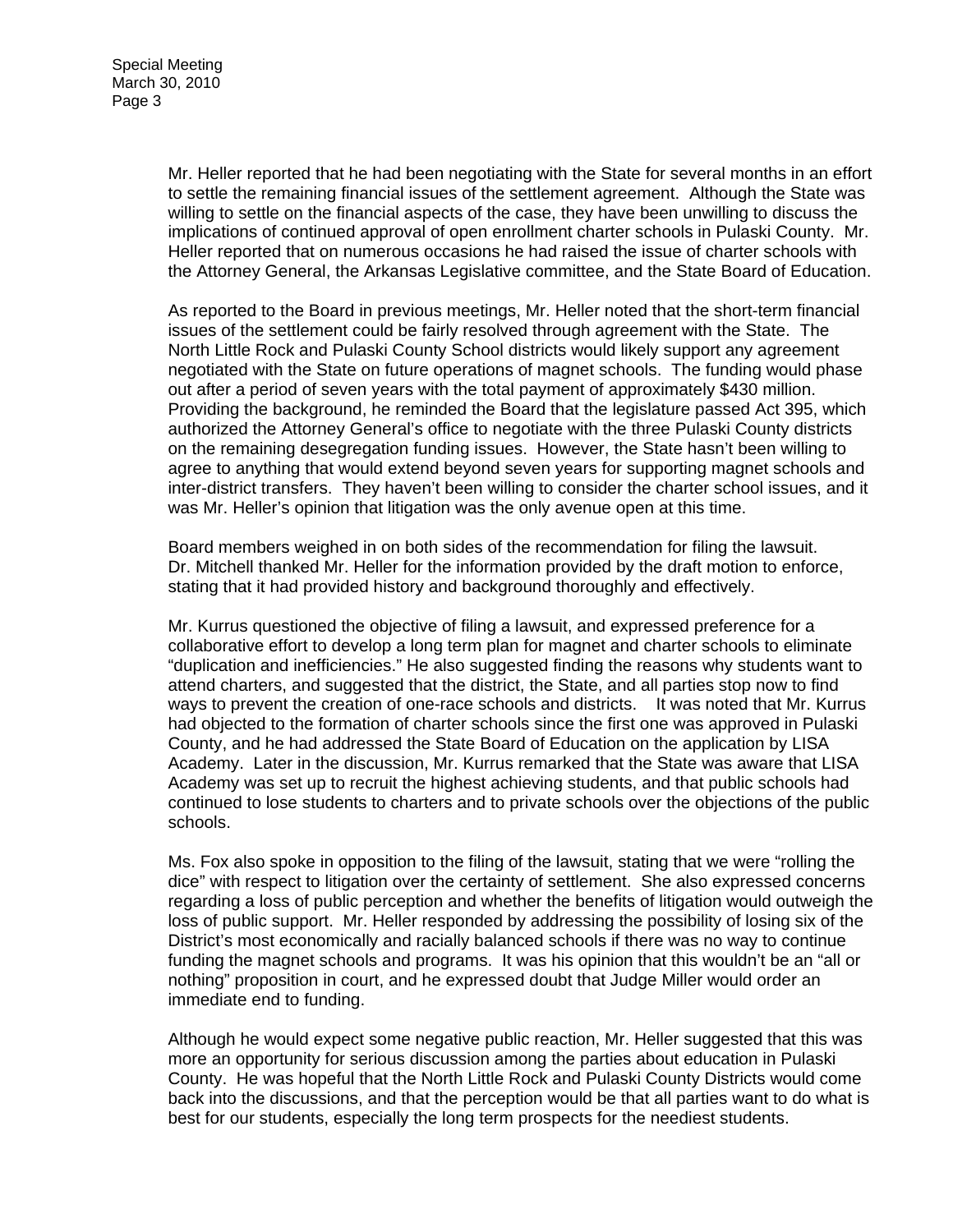Mr. Heller discussed the problems he had encountered in attempting to gain information from the State regarding the students are who are attending charter schools in Pulaski County. There is a lack of exit information when students leave the LRSD to enter charter schools, and that information could be gained quickly if it were requested through the Court.

Preliminary but incomplete exit interviews with the parents of students leaving the LRSD show that students who leave for charter schools are much less likely to be eligible for freereduced lunch. Also, since charter schools do not provide transportation, poorer families are much less likely to apply to enroll in charter schools.

Dr. Daugherty spoke in support of Mr. Heller's recommendation to file the lawsuit. He reminded the Board that Act 395 became law in 2007, and since that time the Attorney General had taken the position that he is limited by legislation to authorize a funding settlement over a seven year period, but not authorized to come to any agreement that would extend beyond that time. He noted that the State had not allowed significant input from the LRSD administration, board or attorneys on the issue of charter schools. He called charters "publicly funded private corporations," which have their own boards, their own facilities, but which recruit students who are achieving at proficient or advanced levels from the local school districts.

Mr. Heller responded in agreement, noting that applications to attend open enrollment schools are accepted from anyone, but the most disadvantaged students don't tend to apply. He reported that the Commissioner of Education, Dr. Kimbrell, had admitted the State had not done the required monitoring or evaluating to determine if charter schools were operating as specified in their applications.

Ms. Curry spoke in support of the recommendation, and commented that the charters were being approved, but they weren't being regulated in the same way as public schools. The public schools were not provided the same accommodations as charter schools under the accountability requirements of the State, providing an unfair advantage.

Ms. Fox suggested partnering with charter schools and other entities to make sure that they accept more of the students who need assistance and to collaborate with charter schools to better serve our students.

Mr. Kurrus referenced the Lakeview Funding lawsuit, and noted that the State of Arkansas is ultimately responsible for educating the children in the State. He again stated that he did not believe litigation was an effective way to resolve problems and that it was the District's responsibility to "get busy doing the things we can control."

Dr. Daugherty again commented in support of the recommendation to file the lawsuit, saying that it was an effort to "level the playing field" for all children. The litigation would provide a means to work with the State to "get them to recognize they are part of the problem that they have created."

Scott Richardson, attorney for the State, requested time to make comments. He encouraged the Board to continue to attempt to negotiate a resolution. He promised that any litigation would be contested and that it would not be a simple fight. He reminded the Board that they had voted to continue negotiations at their November meeting, and that the State was willing to consider the charter school issues.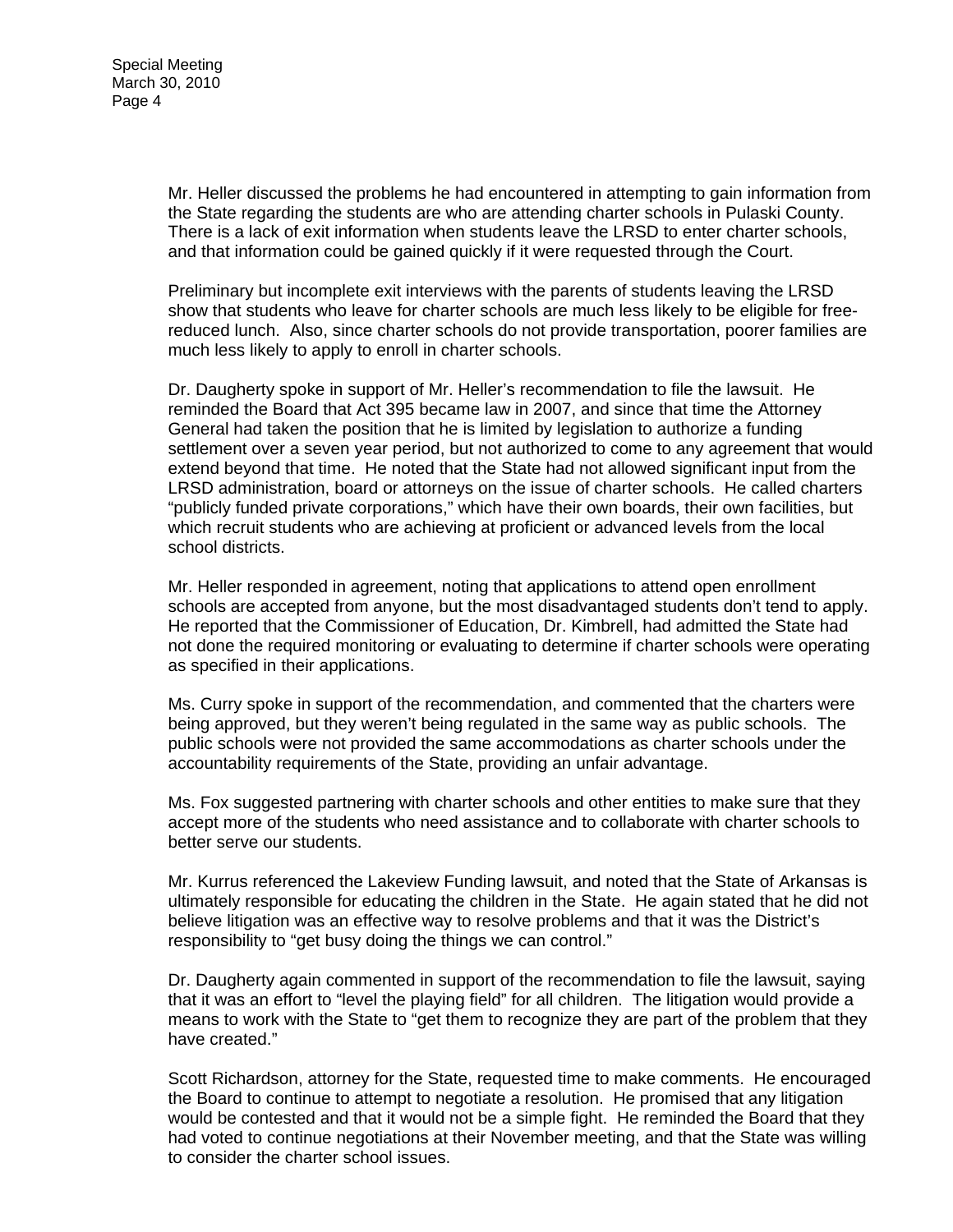Mr. Richardson stated that \$390 million had been offered to bring the litigation to a close. However, it was noted that this amount would be payable over a seven year period and would be shared among the three districts in Pulaski County. He expressed willingness to continue negotiations.

John Walker, attorney for the Joshua Intervenors, spoke in support of the proposal submitted by Mr. Heller. He agreed that the LRSD had been refused by the State Board in every attempt to address the charter school issues, referring to Mr. Richardson's contention that the State was willing to negotiate on charter schools. Mr. Walker stated, "We have not heard that before today."

Regarding the North Little Rock and Pulaski County district's efforts to achieve unitary status, Mr. Walker reported that they were being urged by the State to seek release of court supervision. He agreed with earlier comments from Mr. Heller regarding the State's unwillingness to negotiate in good faith regarding approval of charter schools. He stated that filing this lawsuit would strengthen efforts to provide an education for the students in Little Rock. The State would be more inclined to reason and less likely to continue unconditional approval of charter schools.

Mr. Carreiro expressed displeasure in the timing of presenting discussion of litigation at the meeting where the Strategic Plan was just approved. He spoke in opposition to filing a lawsuit in the matter saying that it would distract from the intent and the implementation of the Strategic Plan. "We have to be laser focused to get this plan to work . . . and the implementation is going to be very intense." Mr. Carreiro also reminded the administration that the Board had been requesting more detailed information on students who were exiting the District, saying ". . . we need to find out why we are losing students and out-recruit the charter schools."

Ms. Fox expressed concern regarding the lack of options for school choice under NCLB. She agreed with Mr. Carreiro's comments regarding the timing of the presentation on the filing of a lawsuit, and stated that implementing the strategic plan would bring all of the schools up to par.

Mr. Armstrong asked Mr. Richardson about transportation options for students who attend charter schools and about accountability requirements which are applied to public schools but not charters. He asked why the charter schools aren't being held accountable for the specific provisions of their charter applications.

Mr. Richardson reported that Commissioner Kimbrell had set up a team to more closely monitor charter school performance. He also reported that one of the recently approved charter schools in Pulaski County was specifically planned to meet the needs of students from lower socio groups who hadn't historically performed well in the regular school setting. He assured the Board that charter schools would undergo increased scrutiny. He noted that the State Board had recently approved the conversion charter for Cloverdale Aerospace Middle School in the LRSD.

Mr. Kurrus made a motion to authorize our lawyers, including John Walker, to initiate a ninety day period of intense discussion to settle the issue amicably. He requested monthly updates, (in April, May and June), and by the July board meeting to have reached a settlement, or if not to file the motion at that time. Ms. Fox seconded the motion.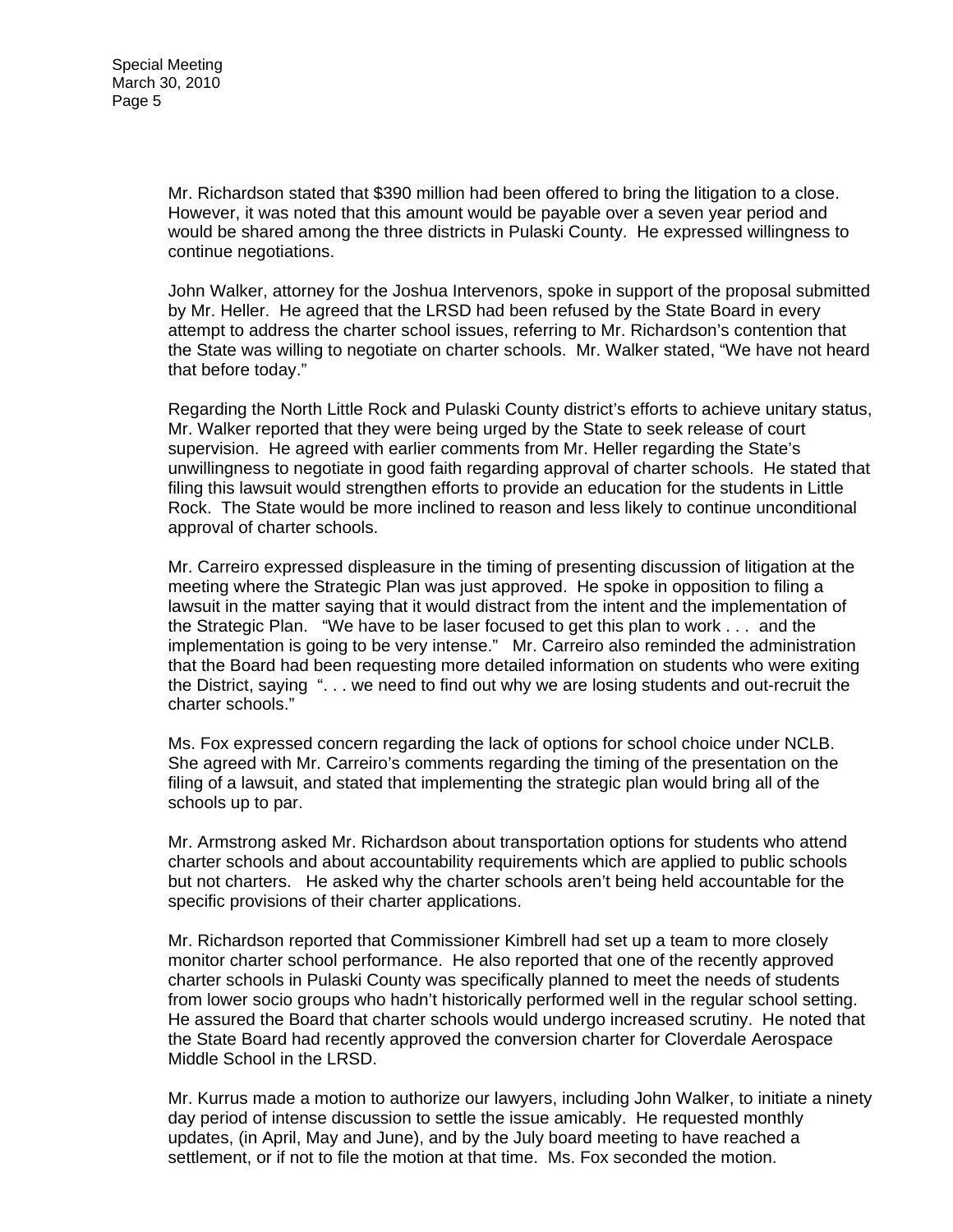Dr. Daugherty spoke in opposition to the motion, stating that litigation is necessary due to a violation by the State of the 1989 settlement agreement. He expressed belief that the State had violated that contract and that there wasn't anything to prevent them from violating any new agreement. Mr. Kurrus responded, stating that any agreement would have to be comprehensive and clear, concise and enforceable.

Mr. Heller also commented, stating that there was no evidence that the State Board of education would change the way they are operating as far as approval of charter schools. He used as an example the initial conditions imposed by the State for the new UCPC charter school, to require inclusion of a percentage of underperforming students who receive freereduced lunch. The State then reversed the limitations at their next meeting.

The Board requested a roll call vote, and the motion **failed 3-3-1**, with Mr. Carreiro, Ms. Fox and Mr. Kurrus voting in favor, Mr. Armstrong, Dr. Daugherty, and Dr. Mitchell, voting no, and Ms. Curry abstaining.

*The Board recessed at 7:27 p.m. and returned at 7:45 p.m.* 

Upon return from recess, Dr. Daugherty made a motion to authorize the district's attorneys to move forward in enforcement of the 1989 settlement agreement including possible negotiations and litigation. Ms. Curry seconded the motion, and in a roll call vote, the motion **carried 4-3**, with Mr. Armstrong, Dr. Daugherty, Dr. Mitchell and Ms. Curry voting in favor and Mr. Carreiro, Ms. Fox, and Mr. Kurrus voting no.

## **II. Approval of New Futures / Stimulus Project Contract**

The administration requested approval to enter into a contract with New Futures for Youth to provide school based youth intervention strategies funded by the American Recovery and Reinvestment Act (ARRA). The project was specified at the time the stabilization funding application was submitted in August 2009. However, additional board consideration was required due to the fact that Dr. Mitchell also served as a member of the New Futures for Youth Board of Directors.

Dr. Watson reported that the administration had not been aware that Dr. Mitchell served on the New Futures board or that there would be any conflict of interest at the time of the vote. A waiver was requested from the Arkansas Department of Education, however Dr. Mitchell stepped down from the New Futures board, and it was recommended that the contract be brought back to the Board for approval.

Mr. Eddings responded to questions from the Board regarding the terms of the contract and suggested that a provision be inserted to include "until stimulus funds are expended." Noting that this was a new agreement, not yet officially executed, he suggested that it was better to vote on the agreement under the specified time frame, and then bring it back for approval if an extension of the stimulus funds becomes available. The contract will provide one schoolbased person at each of the four high schools - - Central, Fair, Hall and McClellan.